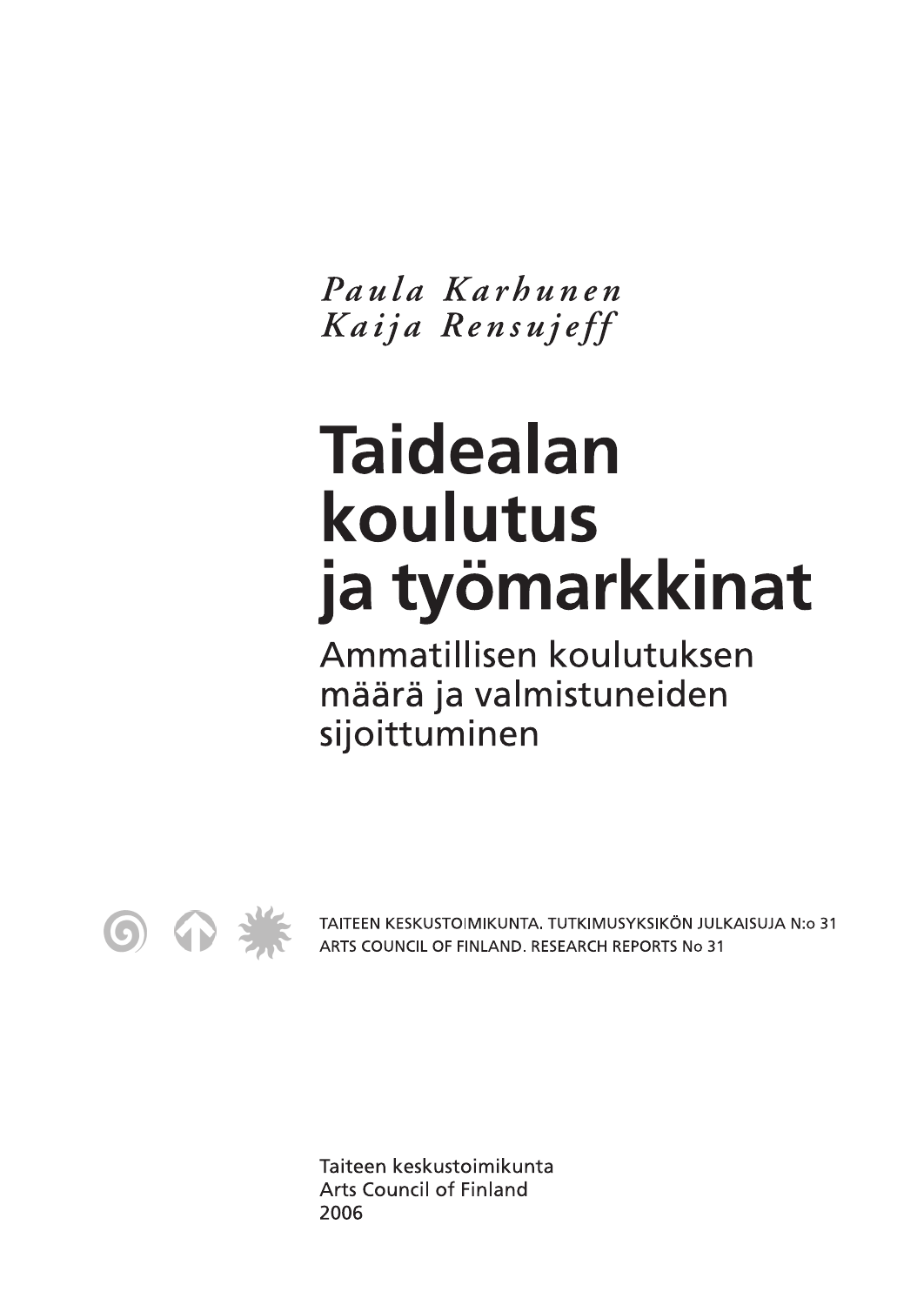© tekijät ja Taiteen keskustoimikunta 2006

Kansi: Kari Piippo Taitto: Jussi Hirvi

ISBN 952-5253-63-5 ISSN 1796-6612

Lönnberg Print Helsinki 2006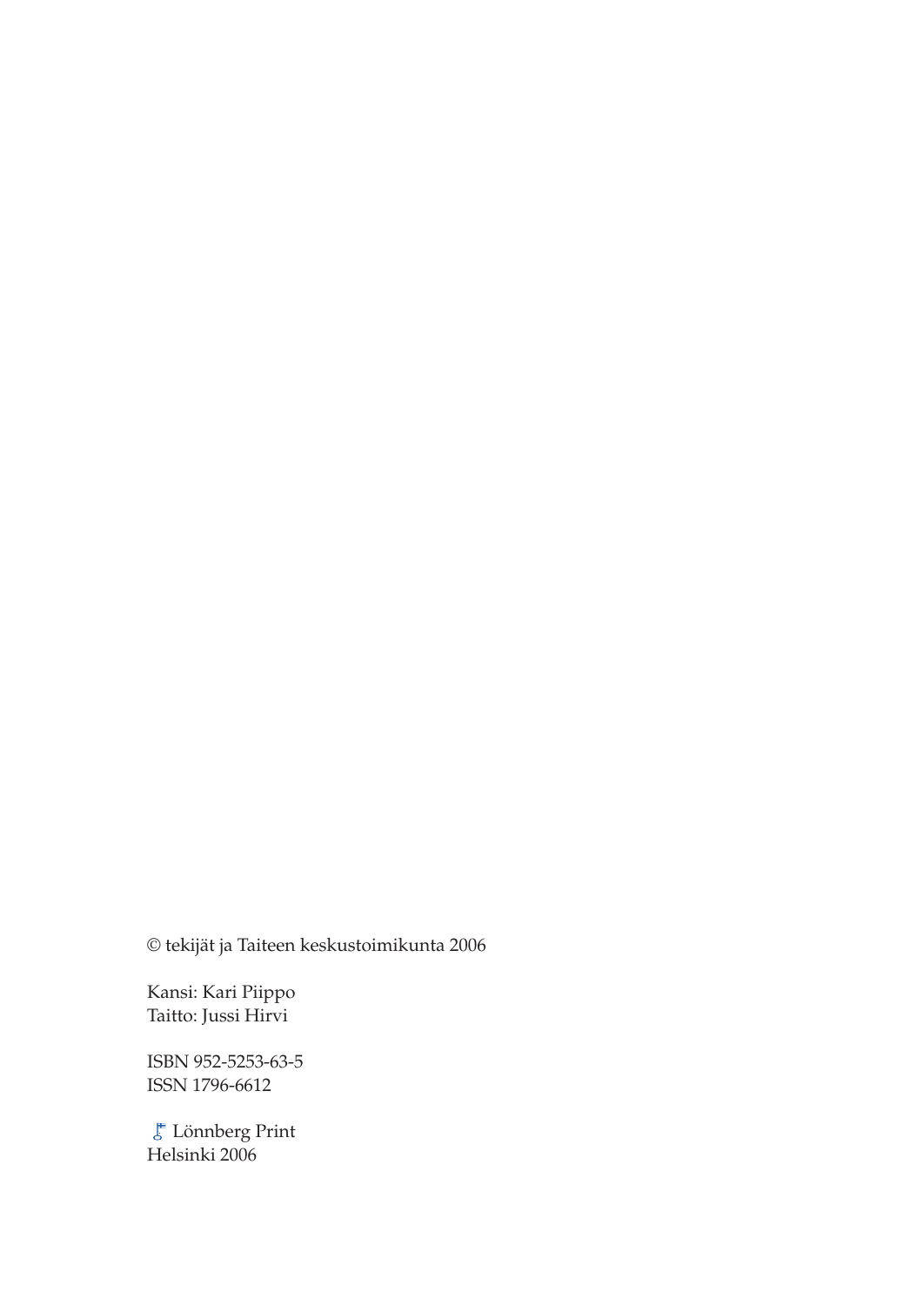Research Reports no 31 Arts Council of Finland Helsinki 2006

Paula Karhunen & Kaija Rensujeff

## *Professional training in the arts and the labour market*

English Summary

## *Introduction*

In 2002, the Research Unit of the Arts Council of Finland launched a project with the aim to examine the situation of Finnish artist training. The need for the study derived from the growth of the volume of professional training in the  $arts<sup>144</sup>$ , which had catalysed a discussion on its effects and objectives. Artists' organisations in particular expressed concern about increased training which, according to them, caused an oversupply of artists in the Finnish labour market. The purpose of the project was to clarify the actual volume of graduated artists, and especially their employment situation. One of the main questions was whether graduated artists enter the art field or some other field of occupation.

In order to examine these questions, the project started by mapping the data sources on artists' professional training. The objective of the mapping was, among others, to find out the need for specific projects in data collection. This first phase of the project proved that many official databases deal with training, graduates and employment and include valuable and extensive data. However, these databases also lack features which are quite essential when dealing with the training in the arts. For example, they do not include information about the quality of the graduates' employment, i.e., the line of job. Moreover, the definitions and classifications of these databases are insufficient for the purposes of the research project on artists. In most cases, such as theatre and dance, the art forms are combined in one category and cannot be separated. The same holds true for fine arts and audiovisual media. Furthermore, the degree titles might be pre-

<sup>144</sup> Professional training in the arts = training on all educational levels, targeted to occupational qualification.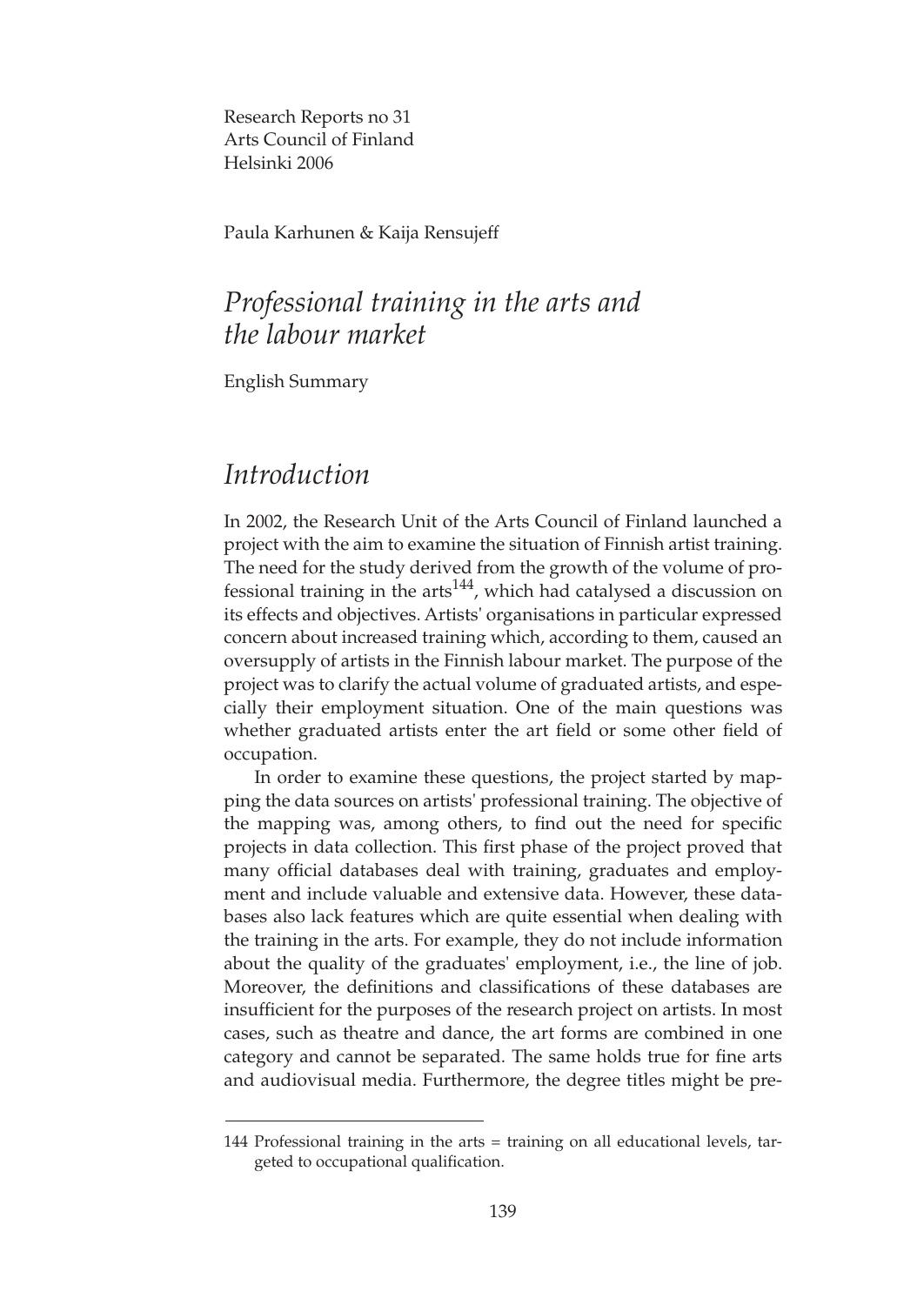sented in such a general manner that it is impossible to separate, say, a photographer from a ceramic artist. Since databases – being very useful as such – did not answer some of the vital questions of the project, we decided to launch a set of surveys in order to get more detailed information on art graduates and their status in the labour market.

In 2003 and 2004, two surveys directed to those who had either a secondary level degree or a polytechnic degree were carried out at the Arts Council of Finland. The first survey covered the degree programmes of fine arts and audiovisual media. The second survey dealt with the degree programmes of dance, music and theatre. These surveys concentrated on the employment situation of graduates, as well as their opinions about the training received $145$ .

University level training was examined through the above-mentioned official databases, and the studies were carried out – for instance for evaluation purposes – in the training institutions in question. Separate surveys were not carried out at the university level $1^{146}$ .

This report is an overview of the above-mentioned studies carried out at the Arts Council of Finland, supplemented with the information received from databases and other sources. The aim of the report is to illustrate in a nutshell the situation of Finnish artist training and to discuss the unemployment and possible oversupply of artists in different fields of art.

### *Professional training in the arts in Finland*

Artists' professional training in Finland dates back to the 19<sup>th</sup> century when most of the predecessors of recent art universities were founded. In addition to these "major" institutions, many private schools in different art fields were established mainly in the 1950s and 1960s. Some of these also received public subsidies from national or municipal authorities. In the education reform of the mid 1980s the whole so called intermediate level was renewed, and training in the arts was partly reorganised and linked administratively with other professional training.

<sup>145</sup> All publications of the project are listed in appendix (liite) 1.

<sup>146</sup> In the mid 1990s the Research Unit of the Arts Council of Finland carried out a number of surveys dealing with the graduates from art universities.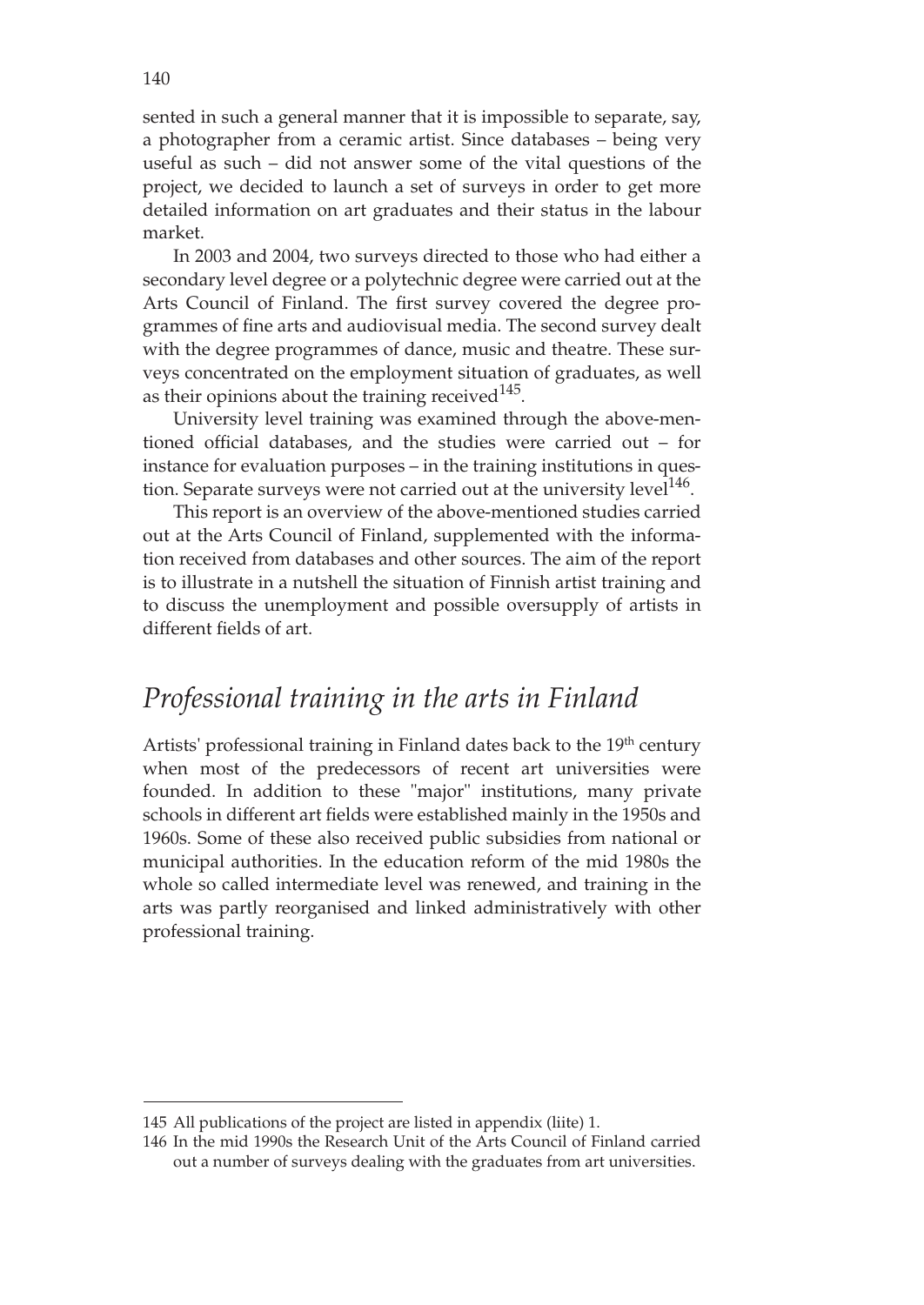|                         | 19th century                                                                                                      | 1900-1950                                                                                                                                                                     | 1950-1970                                                                                                                           | 1970-1990                                                                                                             | 1990-                                                  |
|-------------------------|-------------------------------------------------------------------------------------------------------------------|-------------------------------------------------------------------------------------------------------------------------------------------------------------------------------|-------------------------------------------------------------------------------------------------------------------------------------|-----------------------------------------------------------------------------------------------------------------------|--------------------------------------------------------|
| Archi-<br>tecture       | Founding of pred-<br>ecessor of Hel-<br>sinki University of<br>Technology (1872)                                  |                                                                                                                                                                               | Architecture at<br>Oulu University<br>(1958)<br>Department of<br>Architecture at<br>Tampere Univer-<br>sity of Technology<br>(1969) |                                                                                                                       |                                                        |
| Cinema                  |                                                                                                                   |                                                                                                                                                                               | Cinema studies at<br>the University of<br>Art and Design<br>(1959)                                                                  | Studies in audio-<br>visual media at<br>intermediate level<br>in the 1980s                                            | Polytechnic level<br>education in<br>audiovisual media |
| Crafts<br>and<br>design | Founding of pred-<br>ecessor of Univer-<br>sity of Art and<br>Design (1871)<br>Handicraft schools<br>in provinces |                                                                                                                                                                               |                                                                                                                                     | Artisan and<br>artenom degrees<br>(1987)                                                                              | Polytechnic level<br>education                         |
| Dance                   |                                                                                                                   | Ballet School of<br>National Opera<br>(1921)                                                                                                                                  |                                                                                                                                     | Department of<br>Dance in Theatre<br>Academy (1983)<br>Professional train-<br>ing of dance teach-<br>ers in the 1980s | Polytechnic level<br>education                         |
| Fine arts               | Founding of pred-<br>ecessor of Acad-<br>emy of Fine Arts<br>(1848)                                               | Free Art School<br>(1935)                                                                                                                                                     | Founding of art<br>schools main-<br>tained by artist<br>associations                                                                |                                                                                                                       | Polytechnic level<br>education                         |
| Music                   | Founding of pred-<br>ecessor of Sibelius<br>Academy (1882)                                                        |                                                                                                                                                                               | Music schools                                                                                                                       | Professional train-<br>ing in conservato-<br>ries 1970s                                                               | Polytechnic level<br>education                         |
| Theatre                 |                                                                                                                   | School of National<br>Theatre (1906)<br>School of Swedish<br>Theatre (1908)<br>Finnish Drama<br>Institute (1920)<br>Founding of pred-<br>ecessor of Theatre<br>Academy (1943) | Drama Studio in<br>Tampere School of<br>Social Sciences<br>(1960)<br>Tampere Univer-<br>sity, Department of<br>Acting (1966)        |                                                                                                                       | Polytechnic level<br>education                         |

Major events in the history of Finnish training in the arts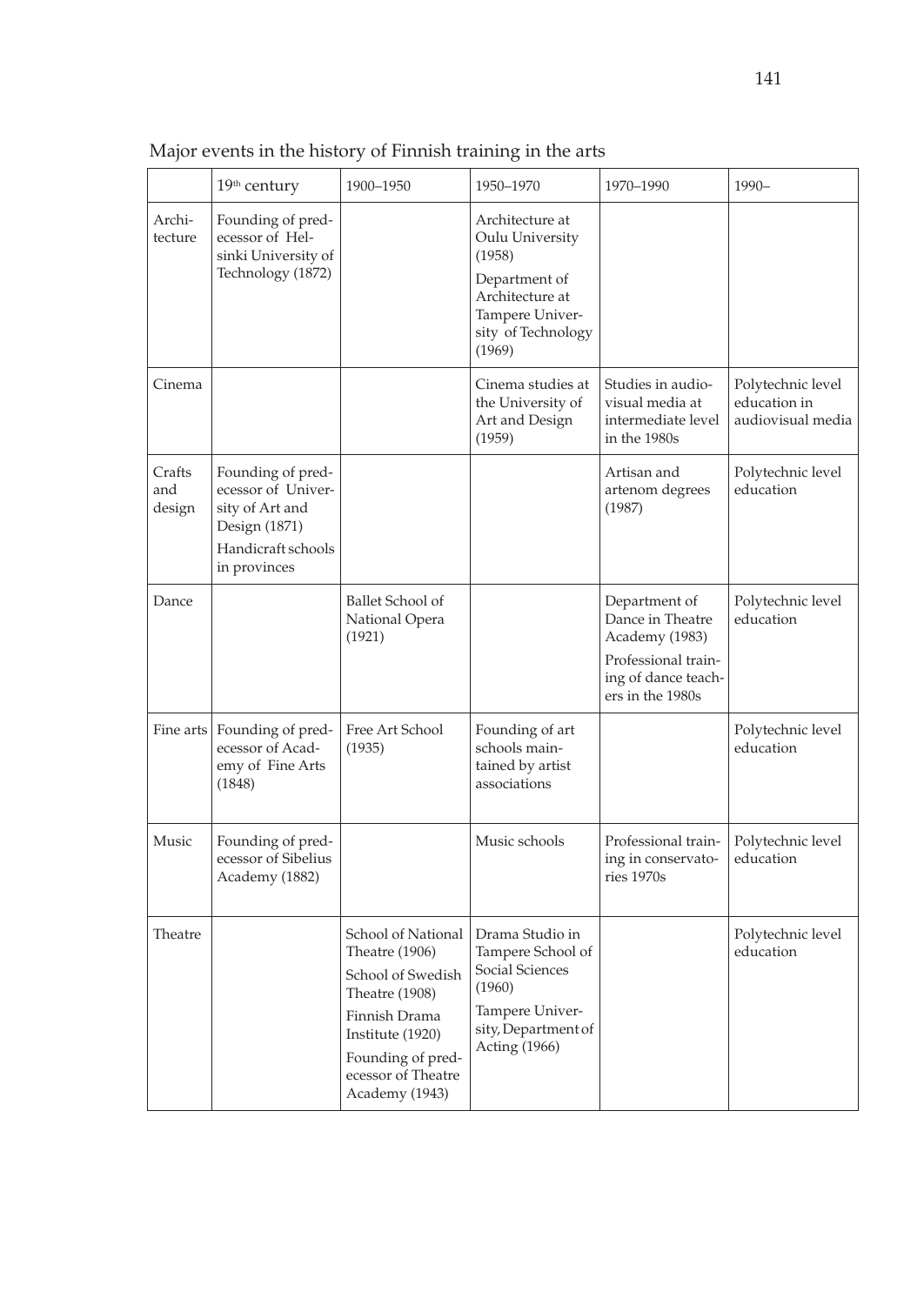In the 1990s the most important reform in Finnish educational life was the forming of polytechnics. One of the aims of this reform was to connect the labour market and education more closely with each other and to react to the needs of changing working life. In addition, the objective was to raise the standard of highest level professional training. Polytechnics were formed on the basis of former intermediate level institutions and were at the same time combined into larger units with diversified fields of study. All in all 250 institutions were merged into 29 polytechnics. For artistic training institutions this meant the reorganising of training with more general objectives and in larger administrative units than before.

The quantitative needs of art graduates as well as the objectives of artist training have been under discussion for decades by arts policy decision-makers and other actors in the field. In the 1960s and 1970s in particular, several official documents discussed artists' training. The key message of the documents of these decades was that the professional training of artists should be connected more closely to the general education system. The reason for this was the idea that students of the arts should also receive permanent government financing as well as general student benefits. As far as the quantitative needs were concerned, the majority of documents stated that the need for (professionally educated) artists would grow in the future and the number of students should be increased. One exception to this rule was a report on the training of fine arts (1973). This document emphasised, unlike the others, that there was no need to increase the number of trainees in the fine arts since already a high proportion of graduates did not have work corresponding to their training.

Far reaching ideas were presented at the turn of the 1980s and 1990s when the Committee of Audiovisual Culture published several reports including proposals on professional training. The committee proposed, for example, the increase of audiovisual culture professionals and introduced new degree programmes. Besides audiovisual media, the committee made proposals concerning the field of theatre. Consequently, a number of new training programmes and institutions were established. However, this manner of thinking changed quickly when, at the end of the 1990s, the discussion about the oversupply of artists was initiated in several art fields, mostly by the artists' associations. Also, among educational authorities the idea suggesting a possible oversupply of graduated artists gained ground and the policy makers started to emphasise that the number of graduates should be based on the needs of the labour market. Alongside these ideas, the new indicator-based management was also launched in educational administration. This meant that institutions were obliged to follow-up the employment of graduates.

Currently, professional training, for example, in cultural degree programmes on the secondary level is restricted by the instructions of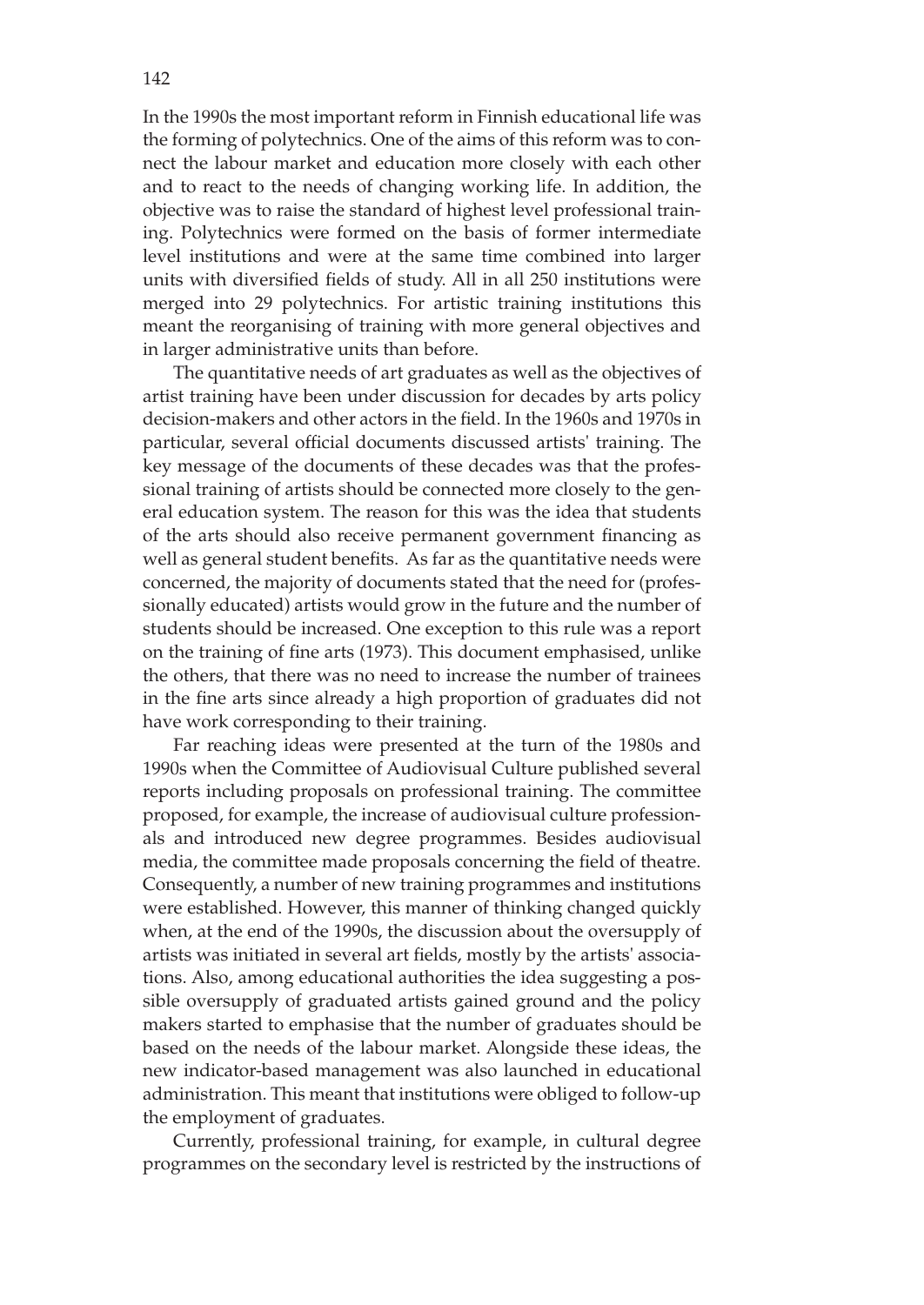the Ministry of Education. The number of students in several polytechnics is also proposed to be restricted. At the university level, the volume of arts students has been rather low during the years and no considerable changes have been suggested. However, in spite of the restricting actions new training units or degree programmes have continued to be established up until now although not as many as at the end of the 1990s.

The objectives and decision-making of training institutions in the arts operate nowadays under the same rules and regulations as any other training in Finland. Thus, artists' training no longer officially falls into the field of cultural policy since the decisions are made by the educational authorities. The general educational policy objectives are defined by the Finnish government and in the regularly published Education and Research Development Plan (the latest for 2003–2008). Being under the same rules and methods of measurement as the other fields of study is, however, a twofold issue for artistic training institutions. On the one hand, the situation ensures stability and constant development, for example, in financing. On the other hand, certain characteristics of arts training institutions might be considered secondary. For example, the tradition of studying in small units and the master-apprentice-idea cannot necessarily be realized in large institutions with diversified study fields. Moreover, the adoption of a more formal curriculum decreases the time devoted to the practical studies of one's own art.

## *Educational levels and the number of graduates*

At the moment it is possible to take a professional degree in all fields of art<sup>147</sup>. Professional training in the arts is also provided at all educational levels. At the secondary level there are in total 56 institutions providing training in five art fields<sup>148</sup>. Annually about 900 persons graduate from secondary level training (excl. crafts). This is approximately three percent of the total number of secondary level graduates in all fields of study. The majority of secondary level training institutions in the arts provide training in audiovisual media. At the polytechnic level art training is offered in 23 institutions and in six art fields. Annually almost 1 500 persons graduate from polytechnic level art training institutions. This is about seven percent of the total number of polytechnic level graduates. The highest numbers of stu-

<sup>147</sup> In literature, the training has been organised mainly in separate courses (e.g. creative writing). Currently, a Master's degree in writing is available at the University of Jyväskylä in 2006.

<sup>148</sup> If secondary level artisan training is included, the number of institutions is 83.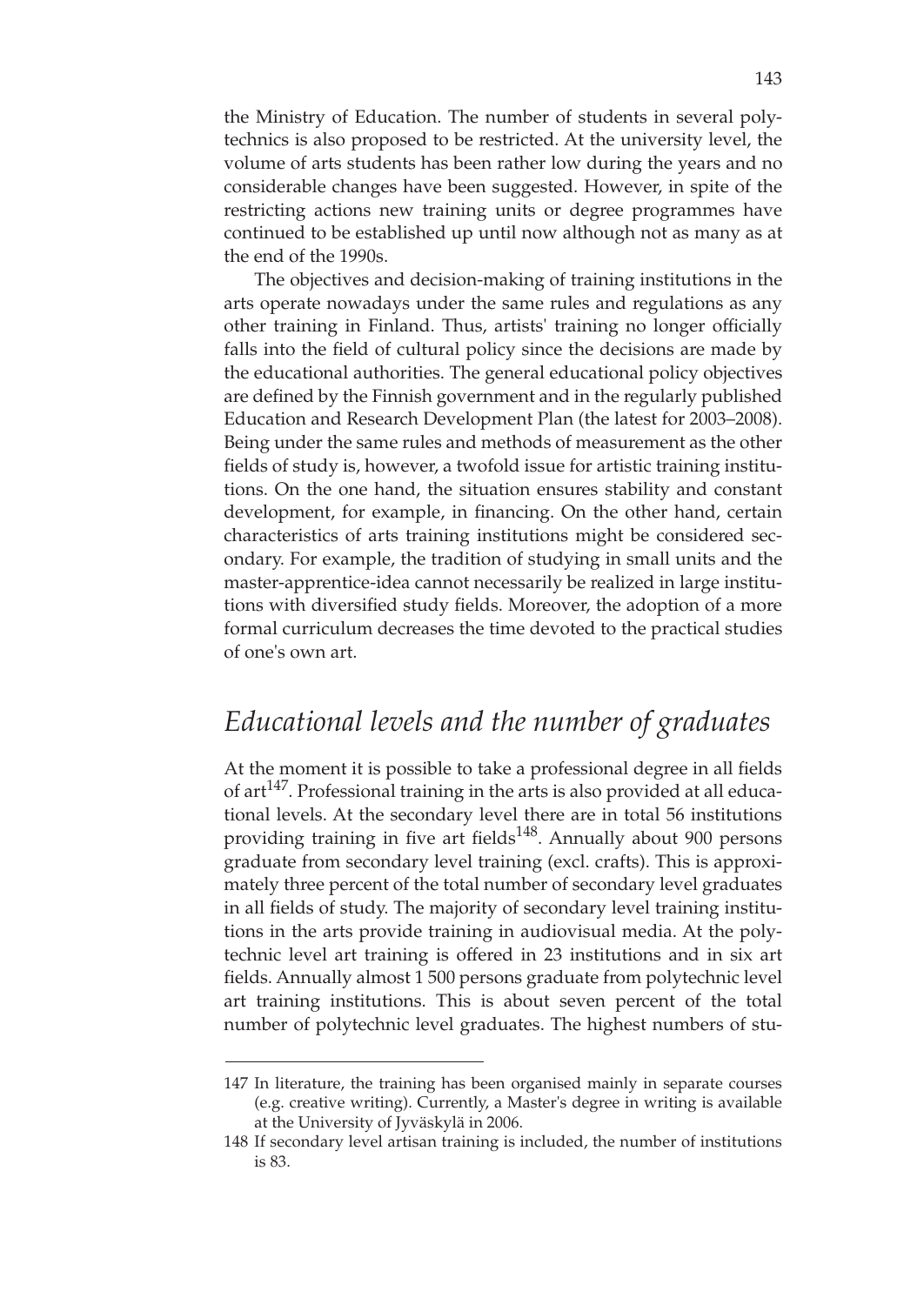dents and graduates represent the fields of audiovisual media and crafts & design.

At the university level the most important training institutions are so-called art universities, i.e., the Academy of Fine Arts, the Theatre Academy, the Sibelius Academy and the University of Arts and Design (UIAH). Besides art universities, some scientific universities also provide training in the arts. The University of Lapland has a faculty of arts where it is possible to take a Master's degree, for example, in audiovisual media, graphic design and industrial design. The Department of Acting at the University of Tampere provides university level professional training for actors. In addition to these, the Helsinki University of Technology, the Tampere University of Technology and the Department of Architecture at the Oulu University train architects. Annually altogether about 500 persons graduate from university level art training, composing about four percent of the total number of university level graduates in all fields of study. The highest number of students and graduates at the university level represent the field of crafts & design.

| Art form                        |       | Secondary level Polytechnic level University level<br><i>institutions institutions</i> | institutions   | <b>Total</b> |
|---------------------------------|-------|----------------------------------------------------------------------------------------|----------------|--------------|
| Architecture                    |       |                                                                                        | 3              | 3            |
| Cinema & audio-<br>visual media | 34    | 17                                                                                     | $\overline{2}$ | 53           |
| Crafts and<br>design*           | 52    | 12                                                                                     | 2              | 66           |
| Fine arts                       | 16    | 8                                                                                      | 3              | 27           |
| Dance                           | 6     | 3                                                                                      |                | 10           |
| Music                           | 17    | 10                                                                                     |                | 28           |
| Theatre**                       |       | 4                                                                                      | $\mathcal{L}$  | 7            |
| Total                           | $56*$ | 23                                                                                     | 9              | 98           |

*Table 1. The number of training institutions in 2006 by art form and educational level*

\* Secondary level training in crafts and design is not considered here as artistic training. The artisan training at this level includes education of, e.g., carpenters, shoemakers and weavers, which requires manual skills but does not necessarily lead to artistic professions. However, the numbers and proportions of artisans are given in the tables and figures of the report.

\*\* Circus at the secondary level.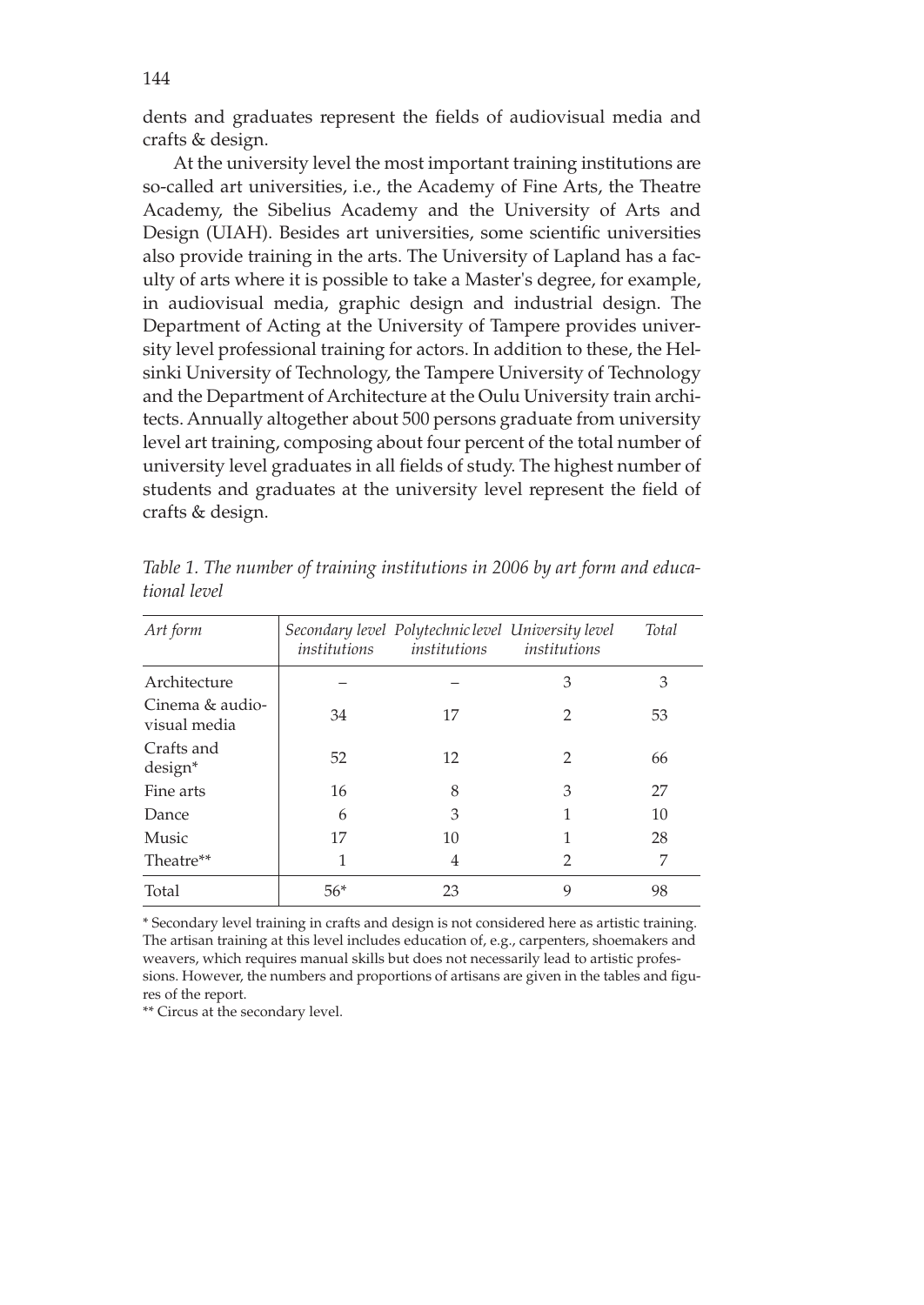| Art form                        | institutions | Secondary level Polytechnic level University level<br>institutions | institutions | <b>Total</b> |
|---------------------------------|--------------|--------------------------------------------------------------------|--------------|--------------|
| Architecture                    |              |                                                                    | 93           | 93           |
| Cinema & audio-<br>visual media | 524          | 484                                                                | 35           | 1043         |
| Crafts and<br>design*           | 1166         | 531                                                                | 75           | 1772         |
| Fine arts**                     | 204          | 146                                                                | 98           | 448          |
| Dance                           | 16           | 13                                                                 | 13           | 42           |
| Music                           | 168          | 252                                                                | 124          | 544          |
| Theatre                         |              | 54                                                                 | 42           | 96           |
| Total                           | $912*$       | 1480                                                               | 480          | 2872*        |

*Table 2. The number of graduates of artistic training institutions in 2004 by art form and educational level*

\* Secondary level training in crafts and design is not considered in this report as artistic training. The artisan training at this level includes education of carpenters, shoemakers, and weavers, which requires manual skills but does not necessarily lead to an artistic professions. At the university level, the figures include graduates from the design department and the degree programme of graphic arts at the UIAH and from the Faculty of Arts and Design at the University of Lapland.

\*\* Figures for fine arts at the university level include the graduates from the Academy of Fine Arts, as well as the degree programmes of fine arts, arts education and photography at the UIAH.

One of the characteristics of Finnish artists – regardless of the field – is that their education level is very high. For example, in 2000 the proportion of professionally trained of over 15 year old population was 59 percent but in most art fields the share was considerably higher. In architecture, the proportion of professionally educated was fully 100 percent since the occupation requires diploma<sup>149</sup>. Moreover, in crafts and design and fine arts the share of trained was over 90 percent and in dance, music and theatre over 70 percent. The training of artists seems also to be multiple since the number of those who take more than one formal degree is considerable, especially among those who have a secondary level degree in fine arts, music and audiovisual media.

## *Employment of graduates in the arts*

The employment of art graduates has been studied through both the data produced by the Research Unit of the Arts Council of Finland and official databases as well as other studies. The main variables

<sup>149</sup> Architects are an exception among artistic professions since in every other art field it is still possible to practise a profession without a formal degree.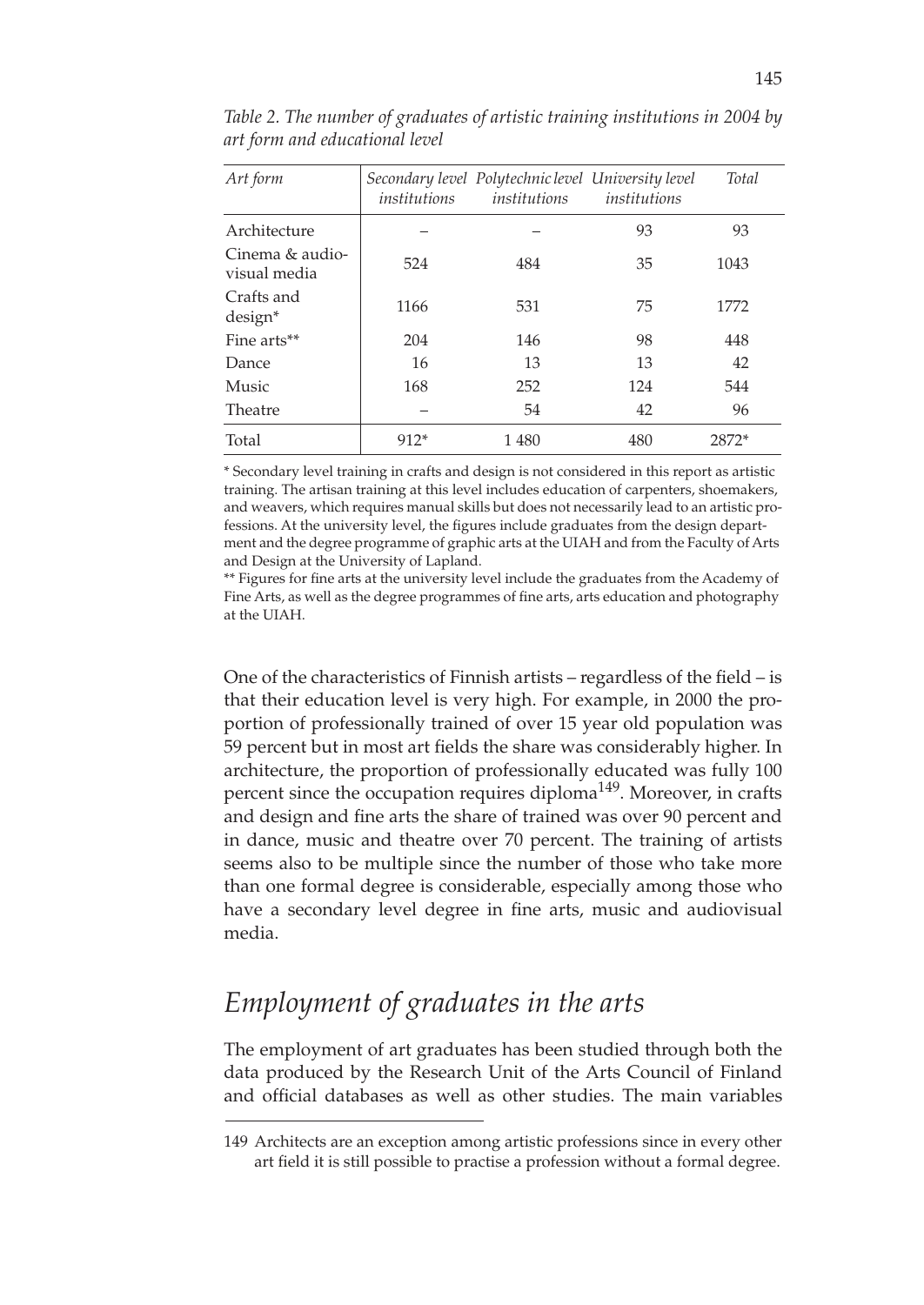examined were the proportions of employed and unemployed. Also, the proportions of freelancers and the share of artistic work of income sources were examined through the survey data.

Figure 1 describes the proportions of employed graduates in different fields. As can be seen, the proportions vary considerably by art form. The share of employed is highest among architects (88 %) and lowest among the graduates of fine arts (46 %). In most art fields, the share of employed is lower than in all educational fields in general.



*Figure 1. The proportion (%) of employed graduates\* in different art fields*

\* Graduation years 2000–2004. Employed includes employed students. Employment branch is not known. Source: Statistics Finland.

The proportions of art graduates working in the field corresponding to their training vary also according to art form and occupational group. The line of work was examined by surveys in which the questions dealt with jobs, occupational titles and main income sources. At the secondary level, information about the income sources is somewhat misleading since many graduates continue their studies and thus live on student benefits. Nevertheless, the results showed that graphic designers and dancers with secondary level degrees are very well employed in their own branch<sup>150</sup>. At the polytechnic level the results concerning main income sources were similar: graphic designers and dance teachers $^{151}$  were in general working in the field corresponding to their training. Also, those with music degrees had jobs corresponding to their education. The areas with clear problems in

<sup>150</sup> As for dancers, this is due to the fact that part of the respondents in the field of dance were graduated from the Ballet School of National Opera and were mostly recruited straight into the National Opera.

<sup>151</sup> Polytechnics provide training only for dance teachers not for dancers.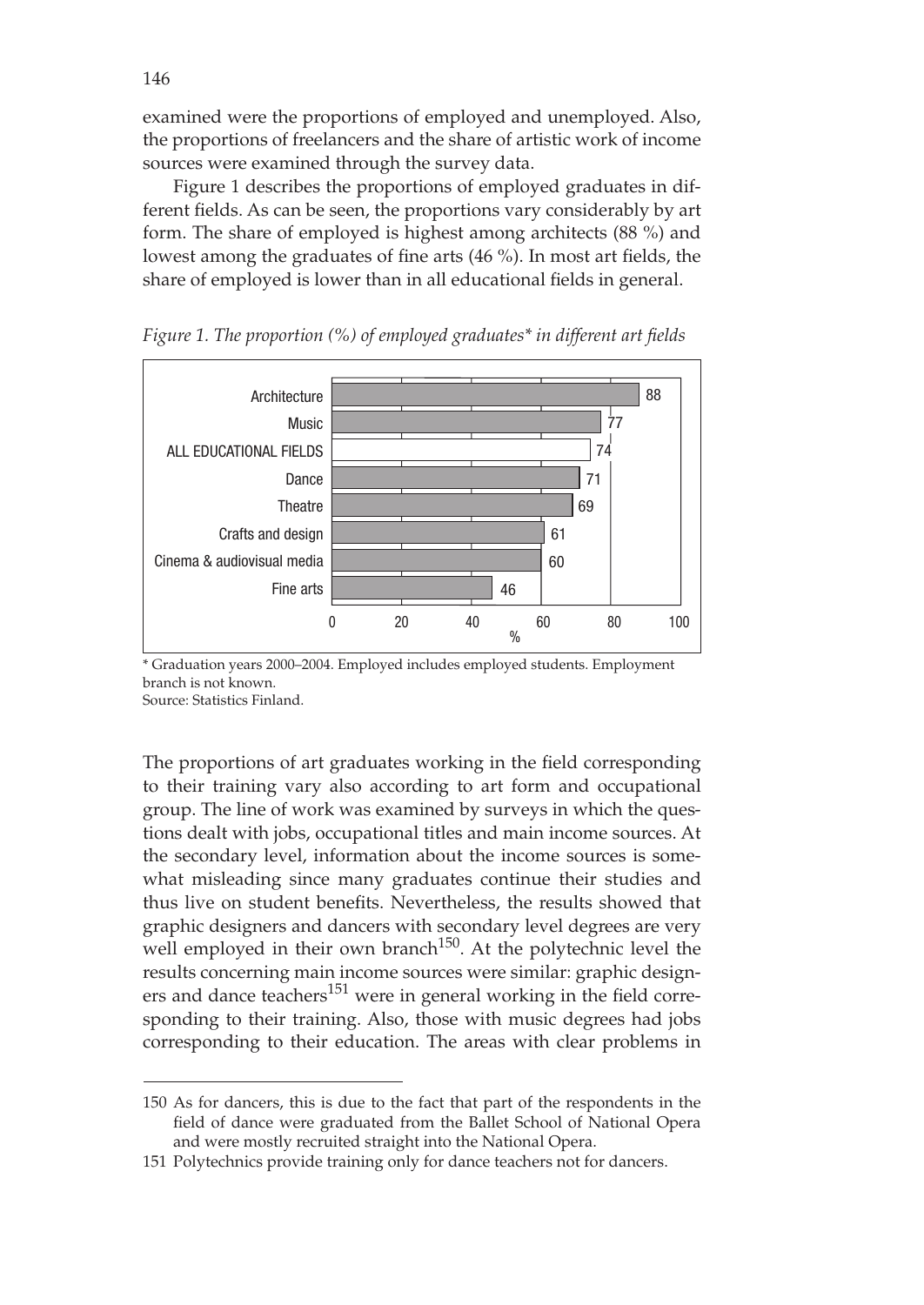getting work in the arts were fine arts, audiovisual media and theatre. At the university level the sources concerning employment do not give much information about the graduates' line of work. However, according to earlier studies, we know that the most problematic fields with regard to employment in one's "own" field are fine arts and dance while, for example, music professionals with university level degrees have a rather satisfactory situation in this respect.

#### *Conclusion*

Training in the arts in Finland has increased considerably during the past 15–20 years. The growth in training has been faster than in other educational fields. Along with this growth, artist training has become one of the major topics in the arts policy discussion. The main line of the discussion has been the consideration of whether there is too much artist training or not. This concern is due to significant proportions of unemployed in some art fields. Artists' organisations and the media have repeatedly raised the question about the oversupply of artists in relation to existing jobs. However, it must be taken into account that the growth in training in the arts has not been as uncontrollable as one might think. In fact, the decisions concerning new degree programmes and institutions have been made together with representatives of art fields, for example, in governmental committees. Besides, in spite of the growth, training in the arts still comprises only a small part of the entity of professional training. The proportion of art graduates among all educational levels is under five percent of all Finnish graduates.

In addition, when dealing with the volumes and trends of artists' training it must be borne in mind that there is actually no such homogenous group as "artists", but many groups of artists representing different fields. These fields vary in terms of labour market status, educational structures, income level, and composition. Although the growth of training has been characteristic of most of the art fields, the focus of growth has concentrated on different educational levels depending on the art form. Further, the number of annual graduates varies according to art form from a few dozen (dance) to a couple of thousand (crafts & design). The multiple training also might lead to misinterpretations concerning volume of training since the total number of graduates from different educational levels is partly overlapping.

The results of the research project reported in this publication show considerable differences in the proportions of unemployed among art graduates. The highest share of unemployed is among graduated fine artists and the lowest in music and architecture. This result was uniform according to all sources (official education data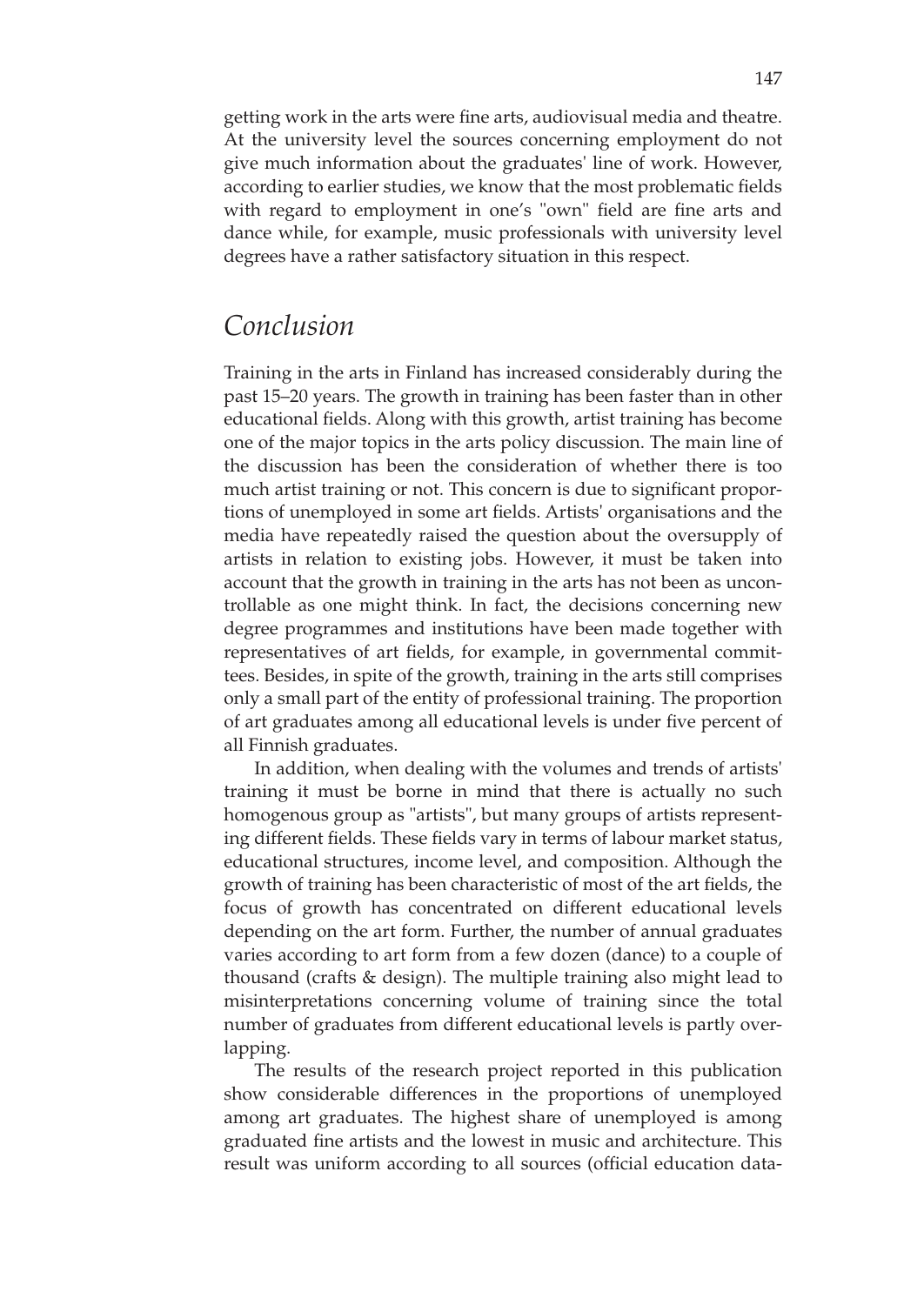bases, Arts Council studies, other reports). The background for the level of unemployment in fine arts is known on the basis of other studies concerning fine artists. The lack of an employment structure and the tradition of working as a free artist without any contracts often leads to a situation where the artist cannot make a living on his/ her art. In contrast, the situation in music seems, according to these results, much brighter. The reason for this is mainly the occupational distribution of the field of graduated music professionals, namely, the high share of music educators. In general music educators have jobs, but the problem seems to be that these jobs do not offer sufficient income due to the temporary and part-time nature of the contracts.

In the field of music, genre seems to be decisive concerning employment and income. For example, the situation of classical musicians is better than those in rhythm music (pop, rock, jazz, folk). The last mentioned musicians mostly work as freelancers without a permanent job and salary. Thus, the differences in unemployment among graduates are mostly art-form related. For example, the level of training did not have much effect on the general situation although it was evident that the graduates of university level training had the lowest unemployment rate compared to other educational levels. An exception was dance, where the unemployment rate of university graduates was higher than that of the polytechnic graduates. The explanation is, once again, the occupational distribution of the field. At the polytechnic level training is provided only for dance teachers while those graduated from the university are mainly performing dance artists or choreographers. The situation of the last mentioned, who also represent contemporary dance, is known to be difficult when it comes to employment possibilities since the number of employing institutions is very limited.

Statistics from all educational fields show that a high employment level usually corresponds with a high educational level. However, in the arts the most relevant factor concerning employment does not seem to be the level of education but the art form. Although the unemployment level of university level graduates was the lowest compared to other levels in almost every field $152$ , the sequence of art fields remained almost the same in spite of the educational level. (Table 3.)

<sup>152</sup> An exception was dance, where the proportion of unemployed among the polytechnic level graduates was lower than that of the university level graduation. The explanation is that only dance teachers are trained at the polytechnic level and they do have jobs.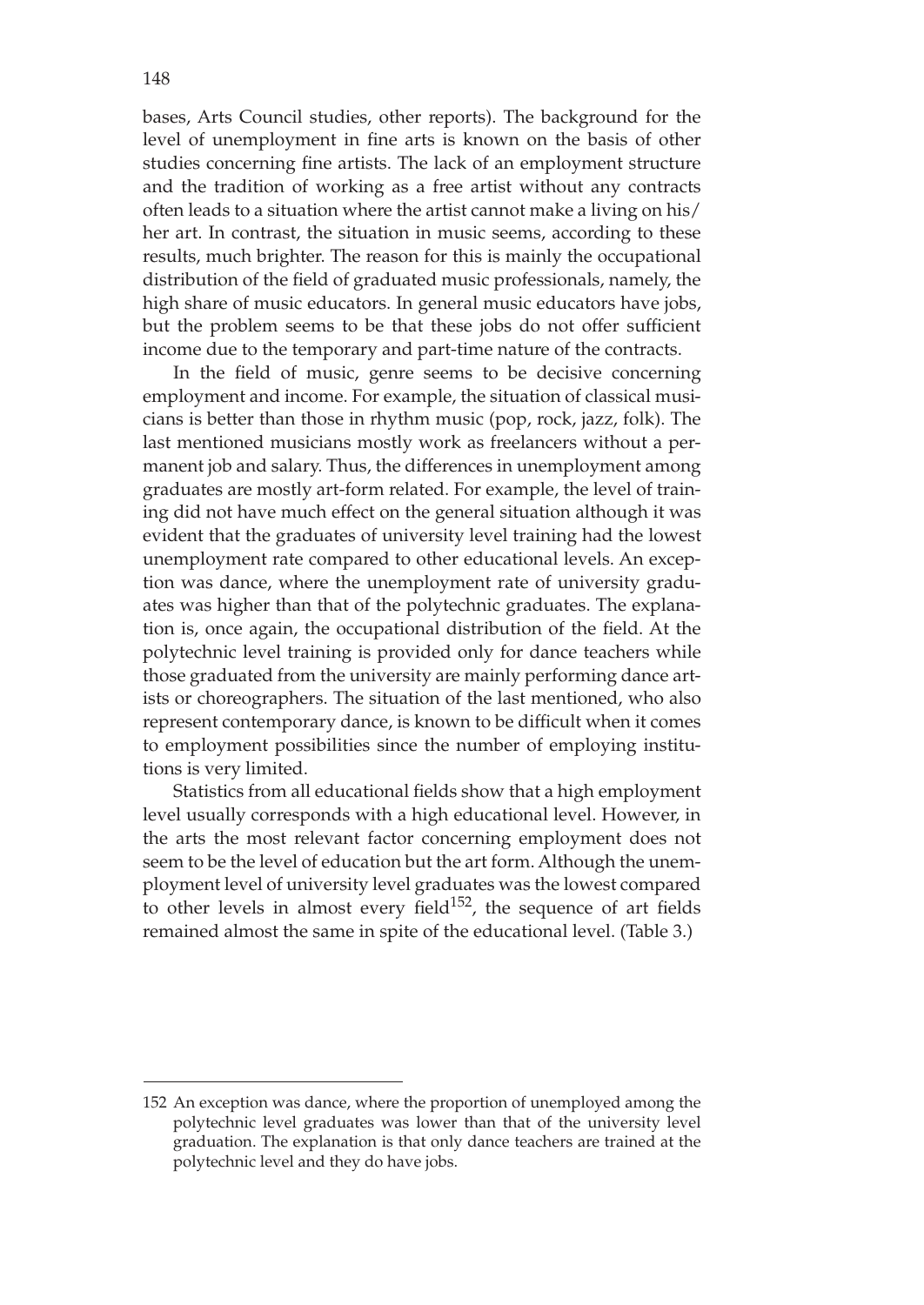|                                         | Secondary<br>level | Polytechnic<br>level | University<br>level | All educational<br>levels |
|-----------------------------------------|--------------------|----------------------|---------------------|---------------------------|
| Architecture                            |                    |                      | $\overline{2}$      | $\overline{2}$            |
| Audiovisual media/<br>cinema            | 23                 | 15                   | 9                   | 19                        |
| Crafts & design                         | 18                 | 14                   | 9                   | 16                        |
| Dance                                   | 18                 | 4                    | 13                  | 12                        |
| Fine arts                               | 27                 | 29                   | 18                  | 27                        |
| Music                                   | 10                 | 6                    | 5                   | 7                         |
| Theatre                                 |                    | 25                   | 15                  | 19                        |
| <b>ALL EDUCATIONAL</b><br><b>FIELDS</b> | 15                 |                      | 5                   | 10                        |

*Table 3. The proportion (%) of unemployed graduates\* by art form and educational level*

\* Graduation years 2000–2004.

Source: Statistics Finland.

Nor did gender have a strong effect on the unemployment rate of the art graduates. However, there were a few features which seemed to be more common among women than among men. For example, they showed that female graduates were more likely to continue their studies, to be outside the labour market (family reasons) and work at parttime jobs.

In spite of the fact that many art graduates are employed rather well and most of them also in a job corresponding to their training, it should be taken into consideration that employment does not mean the same as income. Most of the jobs in the arts are temporary and part-time, and do not provide sufficient income. This is a feature which is becoming more common in other sectors, too.

The situation of art graduates differs from that of the graduates from other fields to some extent. The most striking phenomenon is the level of unemployment which – apart from a couple of exceptions – is higher in the arts than in other educational fields. Also, multiple jobholding and multiprofessionalism are general features among artists although these are becoming common in other fields, too. Moreover, the importance of personal networks and contacts seems to be more relevant in the arts. Training in the arts can also lead – if not to an actual occupation – at least to a lifelong hobby and activity in the arts, which hardly is the case in many other fields of study.

One of the main questions of the research project reported here was whether there are too many graduated artists or not. Determining the possible oversupply in the arts is not an easy task for several reasons. For example, due to the different definitions of artists it is difficult to determine the size of the actual labour force. In addition, when